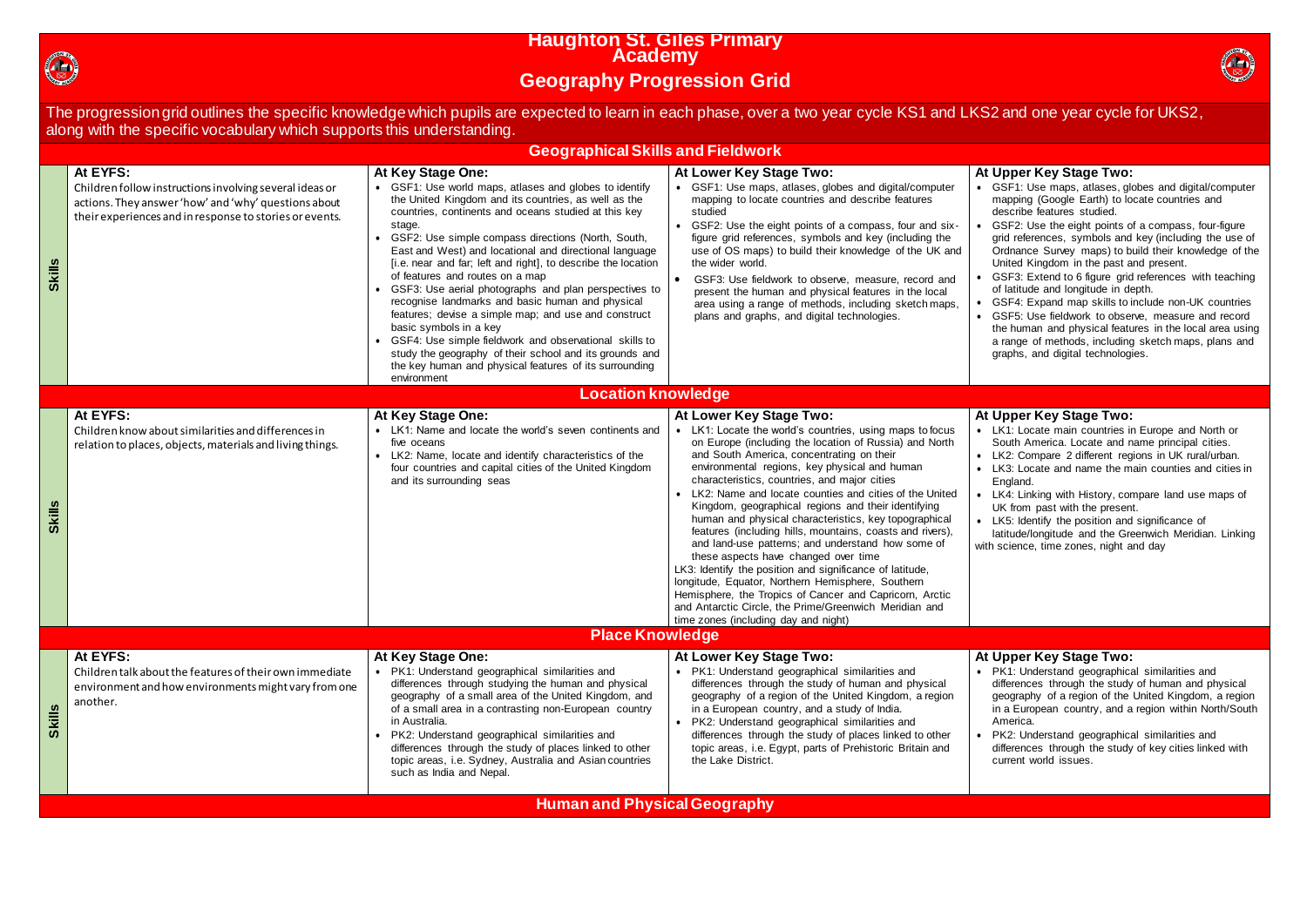|           | At EYFS:                                                                                                                                                                                                                                       | <b>At Key Stage One:</b>                                                                                                                                                                                                                              | At Lower Key Stage Two:                                                                                                                                                                                                                                                                                  |  |
|-----------|------------------------------------------------------------------------------------------------------------------------------------------------------------------------------------------------------------------------------------------------|-------------------------------------------------------------------------------------------------------------------------------------------------------------------------------------------------------------------------------------------------------|----------------------------------------------------------------------------------------------------------------------------------------------------------------------------------------------------------------------------------------------------------------------------------------------------------|--|
| <u> ທ</u> | They make observations of animals and plants and explain<br>why some things occur, and talk about changes<br>They know about similarities and differences between<br>themselves and others, and among families, communities<br>and traditions. | HPG1: Identify seasonal and daily weather patterns in<br>the United Kingdom and the location of hot and cold<br>areas of the world in relation to the Equator and the<br>North and South Poles use basic geographical<br>vocabulary to refer to same. | Pupils will describe and understand key aspects of:<br>HPG1: Physical geography, including: climate zones,<br>rivers, volcanoes and earthquakes, and the water cycle<br>and extreme weather events<br>HPG2: Human geography, including: types of<br>settlement and land use, economic activity including |  |

## **At Upper Key Stage Two:**

 Pupils will describe and understand key aspects of: HPG1: Physical geography including coasts and rivers and the water cycle including transpiration; mountains, climate zones, biomes and vegetation belts. HPG2: Human geography including trade between UK, Europe and ROW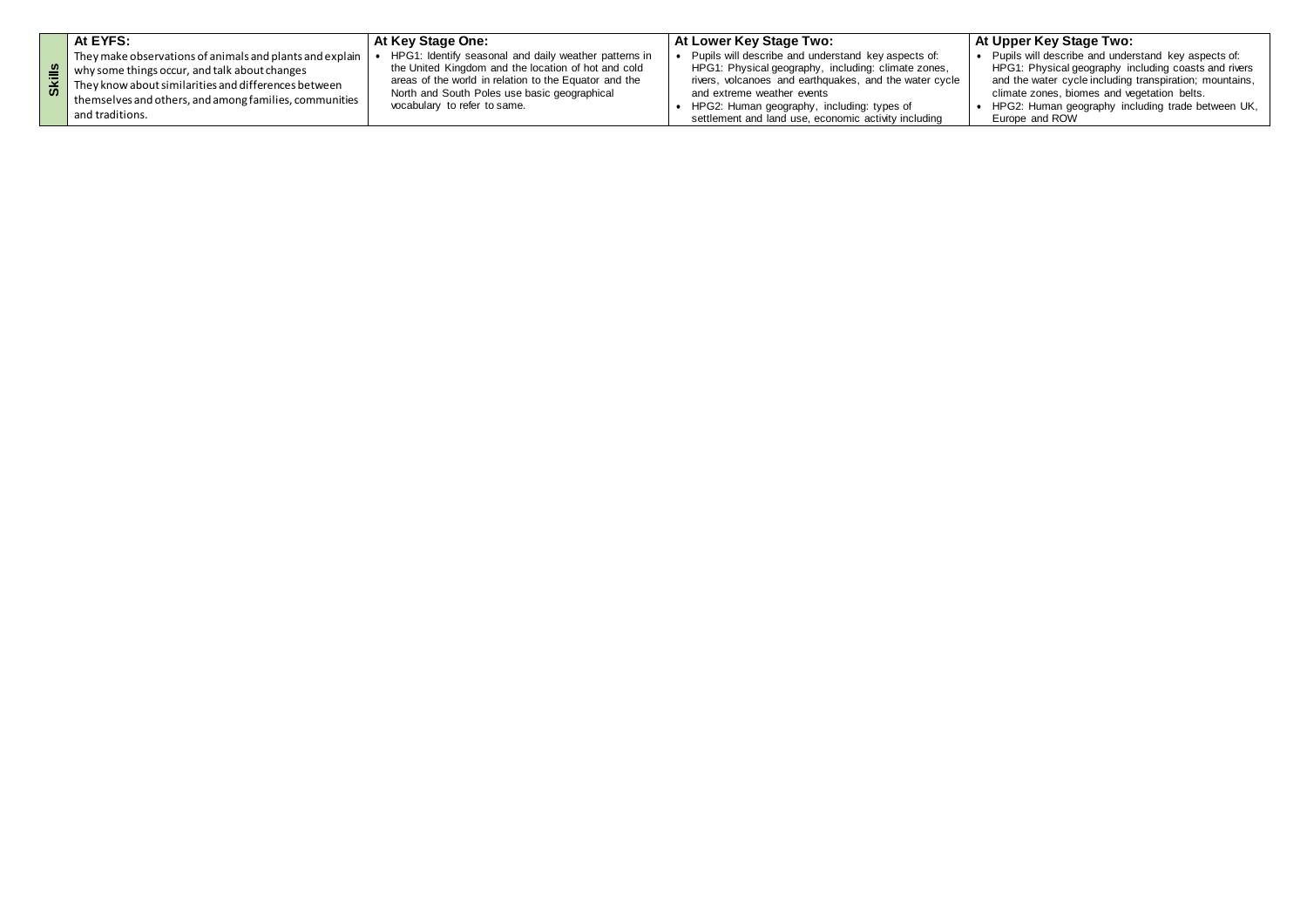| HPG2: Describe key physical features, including:<br>beach, cliff, coast, forest, hill, mountain, sea, ocean,<br>river, soil, valley, vegetation, season and weather.<br>HPG3: Describe key human features, including: city,<br>town, village, factory, farm, house, office, port, harbour<br>and shop. | trade links, and the distribution of natural resources<br>including energy, food, minerals and water. |  |
|--------------------------------------------------------------------------------------------------------------------------------------------------------------------------------------------------------------------------------------------------------------------------------------------------------|-------------------------------------------------------------------------------------------------------|--|
|--------------------------------------------------------------------------------------------------------------------------------------------------------------------------------------------------------------------------------------------------------------------------------------------------------|-------------------------------------------------------------------------------------------------------|--|

 HPG3: Fair/unfair distribution of resources (Fairtrade). HPG4 : Distribution of natural resources including a study of a contrasting country in developing world

**t Upper Key Stage Two:**<br>rban iome<sup>'</sup> opic of Cancer Tropic of Capricorn

|               |          |                                                                   | <b>Overarching Geographical Vocabulary</b>                                 |                                                                                                                        |
|---------------|----------|-------------------------------------------------------------------|----------------------------------------------------------------------------|------------------------------------------------------------------------------------------------------------------------|
| <b>Skills</b> | At EYFS: | At Key Stage One:<br>Weather<br>Atlas<br>Map<br>Human<br>Physical | At Lower Key Stage Two:<br>Climate<br>Field work<br>Hemisphere<br>Land use | At Upper K<br>Urban<br>Rural<br>Sustainable<br>Renewable<br>Hemisphere<br><b>Biome</b><br>Tropic of Ca<br>Tropic of Ca |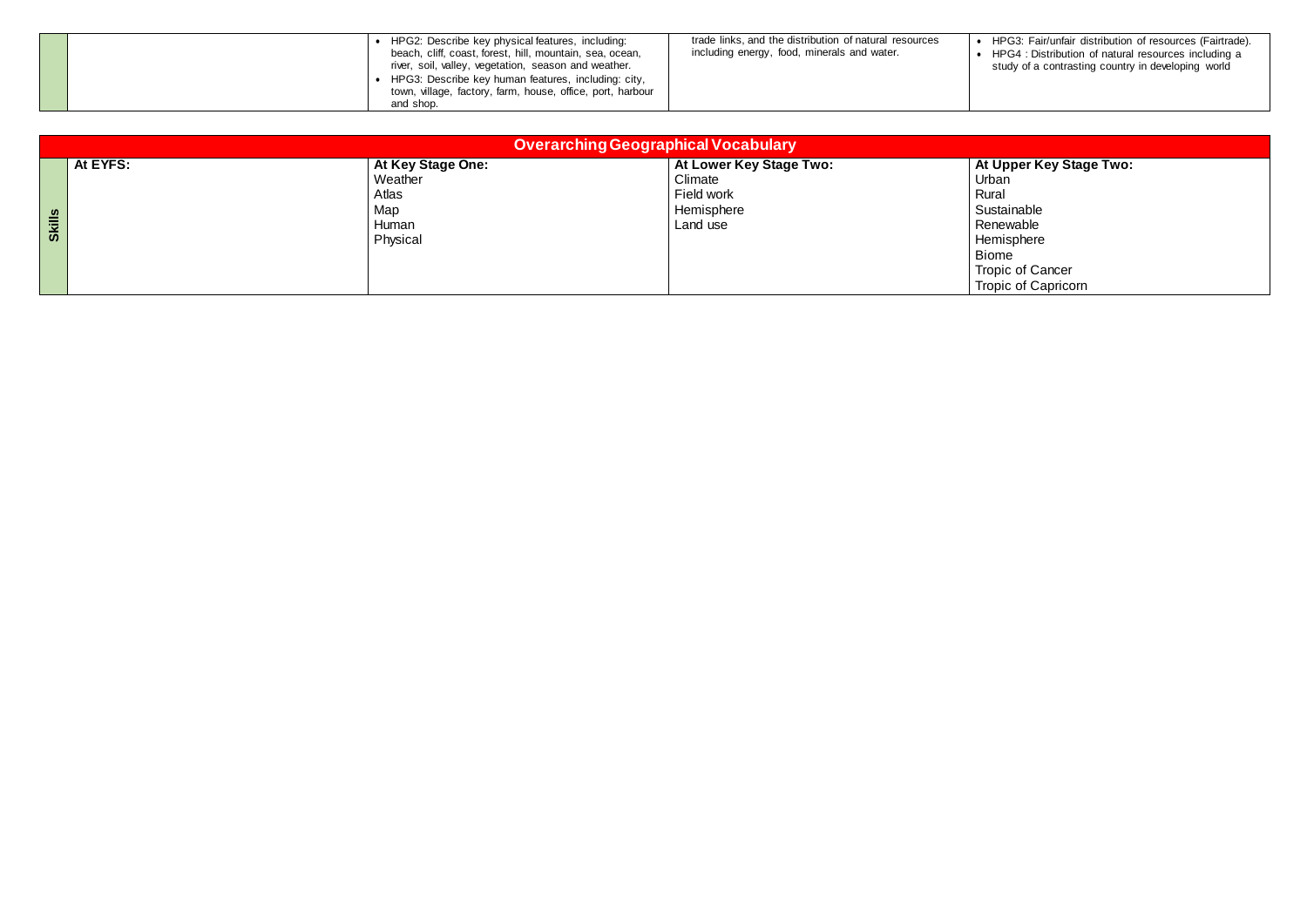**Severn** evern flows through Shrewsbury and Worcester najor towns. i river Severn help towns and cities green spaces preserved in Shrewsbury? town expanded over time? as the river affected Shrewsbury? Flooding and

 To use six figure grid references to locate human and physical features of the Town al and digital images to explain how a city has er time

|                                                                                                                                                                                                        | <b>Geography Units</b>                                                                                                                                                                                                                                                                                                                                                                                                                                                             |                                                                                                                                                                                                                                                                                            |
|--------------------------------------------------------------------------------------------------------------------------------------------------------------------------------------------------------|------------------------------------------------------------------------------------------------------------------------------------------------------------------------------------------------------------------------------------------------------------------------------------------------------------------------------------------------------------------------------------------------------------------------------------------------------------------------------------|--------------------------------------------------------------------------------------------------------------------------------------------------------------------------------------------------------------------------------------------------------------------------------------------|
| <b>Key Stage One</b><br><b>We Are Britain</b>                                                                                                                                                          | <b>Lower Key Stage Two</b><br><b>Why is Stafford Unique?</b>                                                                                                                                                                                                                                                                                                                                                                                                                       | <b>Upper Key Stage Two</b><br><b>Rivers and Settlement - The River</b><br><b>Severn</b>                                                                                                                                                                                                    |
| Name and locate countries within the UK and the<br>surrounding seas<br>identify seasonal and daily weather patterns in the United<br>Kingdom                                                           | Stafford was originally a Mercian settlement and Saxon<br>Frontier town.<br>Stafford developed into a large town due to it being a<br>county town, market town and its royal links.<br>Stafford is located in Staffordshire<br>The river Sow flows through Stafford.<br>The river Trent is close by.                                                                                                                                                                               | • The river Severn flows through Shrewsbury a<br>plus other major towns.<br>• How did the river Severn help towns and citie<br>develop?<br>Where are green spaces preserved in Shrews<br>How has the town expanded over time?<br>• How else has the river affected Shrewsbury?<br>tourism. |
| use basic geographical vocabulary to refer to key physical<br>features, including: beach, cliff, coast, forest, hill, mountain,<br>sea, ocean, river, soil, valley, vegetation, season and<br>weather; | To identify key human features such as buildings<br>To identify the different uses of building e.g. residential<br>housing, shopping centres, transport links, schools and<br>hospitals<br>To identify key physical features such as streams and<br>rivers, hills and valleys, woodland or fields<br>To use four figure grid references to locate features<br>To use map symbols to represent key features of the<br>locality<br>To use sketch maps to create maps of the locality | To use six figure grid references to locate hun<br>physical features of the Town<br>To use aerial and digital images to explain hot<br>changed over time                                                                                                                                   |
| United Kingdom, England, Scotland, Wales, Northern Ireland,<br>London, Belfast, Cardiff, Edinburgh, capital city, ocean                                                                                | Land use<br>Rural<br>Urban<br>Settlement<br>Situation                                                                                                                                                                                                                                                                                                                                                                                                                              | Green belt<br>Urban sprawl<br><b>Industry</b><br>Residential<br>Developed<br>Trade                                                                                                                                                                                                         |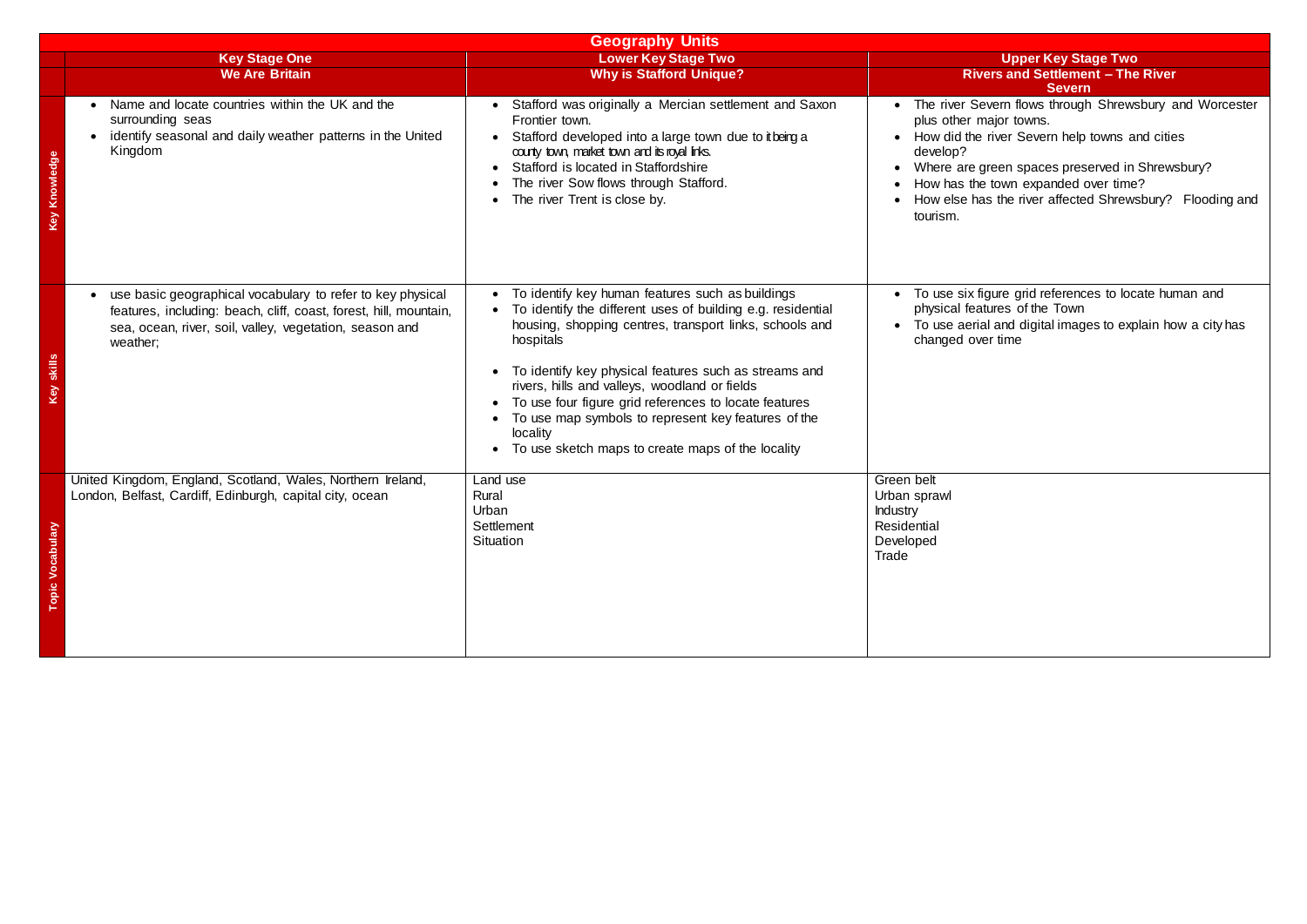## **Key Stage Two Brazil – Rainforests-Biomes**

- are located between the tropic of cancer and Capricorn
- are a hot, humid biome. The climate is d by high temperatures and high levels of
- of the world's tropical rainforests are located in America
- are structured into: emergent layer, canopy, nd forest floor
- forests are one of the oldest biomes on Earth
- have a great variety of animals living there.
- n is the large-scale removal of trees from the

tlas to locate the tropic of cancer, Capricorn and

- ow the latitude and longitude of a country mate
- The environmental impact of human intervention inforests

|                      |                                                                                                                                                                                                                                                                                               | <b>Geography Units</b>                                                                                                                                                                                                                                                                                                                                                                                                                                                                                                                                                                                                                          |                                                                                                                                                                                                                         |
|----------------------|-----------------------------------------------------------------------------------------------------------------------------------------------------------------------------------------------------------------------------------------------------------------------------------------------|-------------------------------------------------------------------------------------------------------------------------------------------------------------------------------------------------------------------------------------------------------------------------------------------------------------------------------------------------------------------------------------------------------------------------------------------------------------------------------------------------------------------------------------------------------------------------------------------------------------------------------------------------|-------------------------------------------------------------------------------------------------------------------------------------------------------------------------------------------------------------------------|
|                      | <b>Key Stage One</b><br><b>Frozen Planet</b>                                                                                                                                                                                                                                                  | <b>Lower Key Stage Two</b><br>The Power of the Earth - Volcanoes, Earthquakes and<br><b>Tsunamis</b>                                                                                                                                                                                                                                                                                                                                                                                                                                                                                                                                            |                                                                                                                                                                                                                         |
| <b>Key Knowledge</b> | name and locate the world's seven continents and five<br>oceans<br>compare the UK with a contrasting country in the world<br>(Antarctica)<br>identify the location of hot and cold areas of the world in<br>$\bullet$<br>relation to the Equator and the North and South Poles                | The earth is made up of the crust, mantle and core<br>$\bullet$<br>The core comprises of two sections; inner core which is<br>solid and the outer core which is liquid<br>The crust is made up of tectonic plates which move on top<br>of the liquid mantle<br>When tectonic plates move this causes earthquakes<br>When molten magma reaches the surface as lava it can<br>form volcanoes<br>The 'Ring of Fire' is an area of the Pacific Ocean that is<br>$\bullet$<br>shaped like a horseshoe. It is home to 90% of the world's<br>earthquakes and 75% of the world's volcanoes.<br>Volcanoes can be active, extinct or dormant<br>$\bullet$ | Rainforests a<br>the tropic of (<br>Rainforests a<br>characterised<br>precipitation<br>The majority<br>Brazil, South<br>Rainforests a<br>understory a<br>Tropical rainf<br>and therefore<br>Deforestation<br>rainforest |
| skills<br>Q          | Pupils develop contextual knowledge of the location of<br>$\bullet$<br>globally significant places.<br>They should develop knowledge about the world, the United<br>Kingdom and their locality.<br>Children begin to understand basic vocabulary relating to<br>human and physical geography. | To locate the tectonic plates of the world using an atlas<br>$\bullet$<br>To explain how volcanoes impact upon different peoples<br>lives                                                                                                                                                                                                                                                                                                                                                                                                                                                                                                       | To use an at<br>$\bullet$<br>equator<br>To explain ho<br>affects its clin<br>To explain th<br>within the rai                                                                                                            |
| Vocabulary<br>opic   | World map<br>Continent<br>Ocean<br>Europe<br>Africa<br>Asia<br>Australasia<br>North America<br>South America<br>Antarctica.                                                                                                                                                                   | Lava<br>Magma<br>Molten<br>Active<br>Extinct<br>Dormant<br>Ash                                                                                                                                                                                                                                                                                                                                                                                                                                                                                                                                                                                  | Emergent layer<br>Canopy<br>Understory<br>Forest floor<br><b>Biome</b><br>Climate<br>Deforestation<br><b>Biodiversity</b>                                                                                               |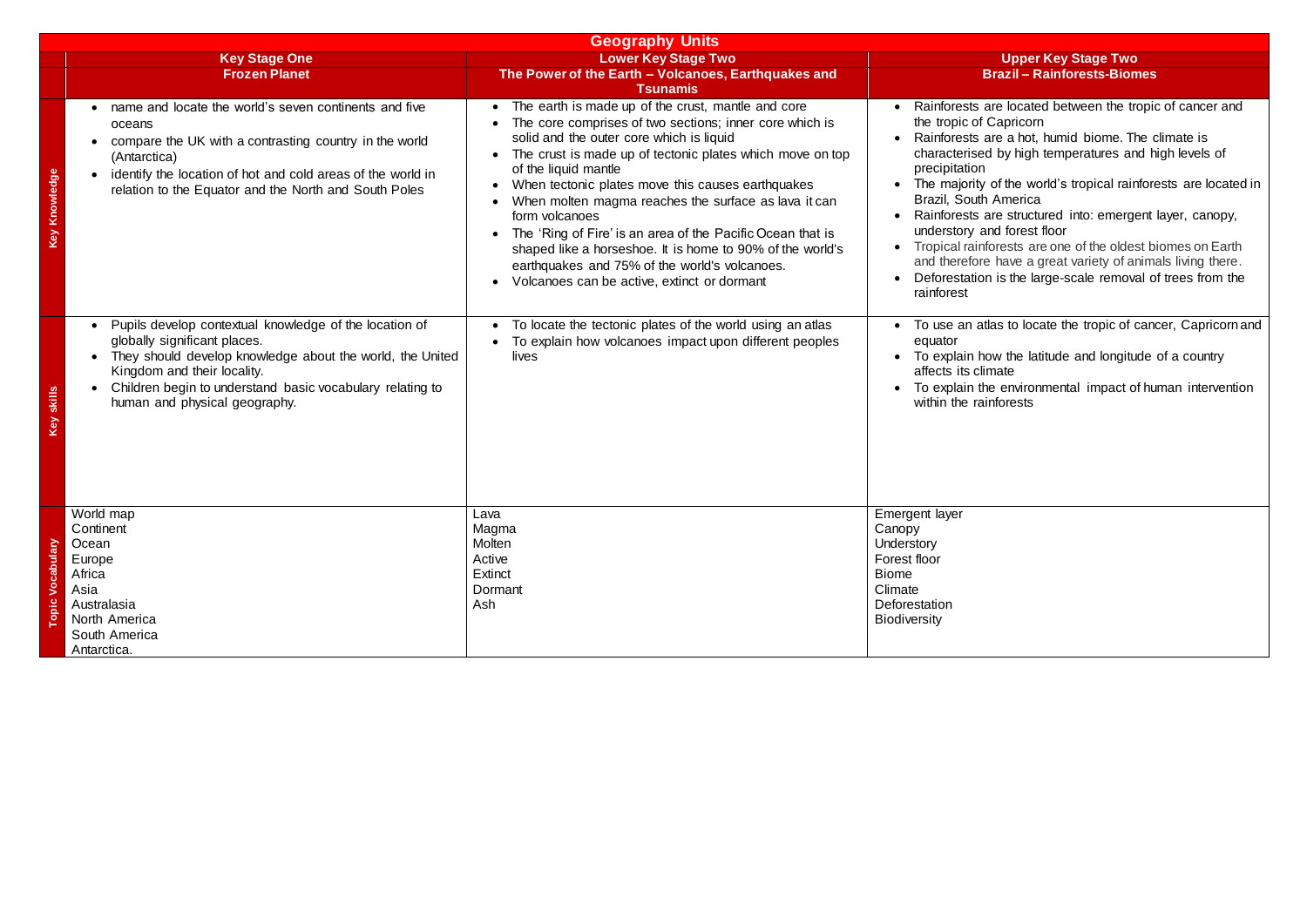## **Key Stage Two Mountains of the World**

- how weather is affected by altitude and typical mountains
- ocate Pyrenees, Carpathians, balks Apennines buntain ranges of Europe.
- abel the features of a mountain landscape that fold mountains are formed when tectonic<br>le
- that bulge mountains are formed from areas of high pressure causing the crust to dome upwards
- ies associated of living on/next to mountainous

 $\cdot$  lines to understand how height is shown on a

gends and heights shown on different maps

|                                  | <b>Geography Units</b>                                                                                                                                                                                                                                                                        |                                                                                                                                                                                                                                                                                                                                                                                                                                       |                                                                                                                                                                                             |  |  |
|----------------------------------|-----------------------------------------------------------------------------------------------------------------------------------------------------------------------------------------------------------------------------------------------------------------------------------------------|---------------------------------------------------------------------------------------------------------------------------------------------------------------------------------------------------------------------------------------------------------------------------------------------------------------------------------------------------------------------------------------------------------------------------------------|---------------------------------------------------------------------------------------------------------------------------------------------------------------------------------------------|--|--|
|                                  | <b>Key Stage One</b>                                                                                                                                                                                                                                                                          | <b>Lower Key Stage Two</b>                                                                                                                                                                                                                                                                                                                                                                                                            |                                                                                                                                                                                             |  |  |
|                                  | <b>World Explorers</b>                                                                                                                                                                                                                                                                        | <b>Looking at Europe -</b><br><b>Greece</b>                                                                                                                                                                                                                                                                                                                                                                                           |                                                                                                                                                                                             |  |  |
| Knowledge<br>Key                 | name and locate the world's seven continents and five<br>oceans<br>compare the UK with a contrasting country in the world<br>(Africa)<br>identify the location of hot and cold areas of the world in<br>relation to the Equator and the North and South Poles                                 | • Greece is a country located in Southern Europe, between<br>Albania and Turkey.<br>It borders the Aegean Sea, Ionian Sea and the<br>Mediterranean Sea<br>Greece consists of mainland, two peninsulas and a series<br>of smaller islands<br>Greece is mountainous, Mount Olympus is the highest point<br>$\bullet$<br>in Greece.<br>Greece experiences a Mediterranean climate: mild and wet<br>winters, followed by hot dry summers. | Understand h<br>weather on n<br>Name and lo<br>and Ural mou<br>Name and la<br>Understand t<br>plates collide<br>Understand t<br>$\bullet$<br>high pressure<br>The difficultie<br>landscapes |  |  |
| skills<br>Κeλ                    | Pupils develop contextual knowledge of the location of<br>$\bullet$<br>globally significant places.<br>They should develop knowledge about the world, the United<br>Kingdom and their locality.<br>Children begin to understand basic vocabulary relating to<br>human and physical geography. | To explain why the physical characteristics of Greece make<br>it an appealing holiday destination<br>To explain why the human features of Greece (Acropolis<br>and Parthenon) make it an appealing holiday destination<br>To explain how tourism contributes to the country's<br>economy                                                                                                                                              | Use contour<br>map<br>Interpret lege                                                                                                                                                        |  |  |
| ≧.<br>Vocabul<br>$\bullet$<br>ja | World map<br>Continent<br>Ocean<br>Europe<br>Africa<br>Asia<br>Australasia<br>North America<br>South America<br>Antarctica.<br>Equator                                                                                                                                                        | Hemisphere<br>Peninsula<br>Mainland<br>Tourism<br>Economy<br>temperate                                                                                                                                                                                                                                                                                                                                                                | Range<br>Peak<br>Summit<br>Legend<br>Outcrop<br>Ridge<br>Snow-line<br>Plateau<br>foot                                                                                                       |  |  |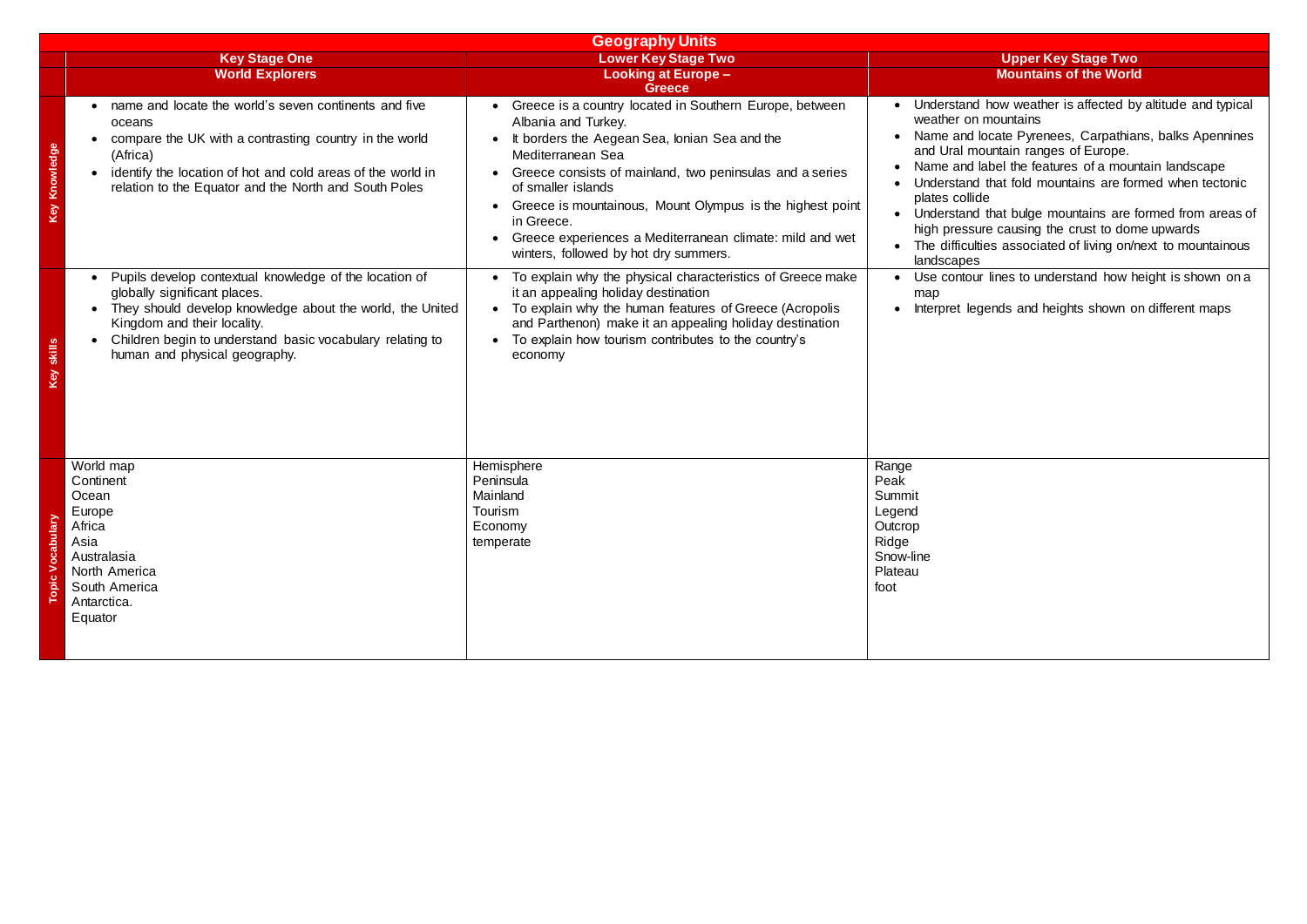|                      |                                                                                                                                                                                                 | <b>Geography Units</b>                                                                                                                                                                                                                                                                                                                                                                                                                                                                         |                                                                                                                                                                                                     |  |  |
|----------------------|-------------------------------------------------------------------------------------------------------------------------------------------------------------------------------------------------|------------------------------------------------------------------------------------------------------------------------------------------------------------------------------------------------------------------------------------------------------------------------------------------------------------------------------------------------------------------------------------------------------------------------------------------------------------------------------------------------|-----------------------------------------------------------------------------------------------------------------------------------------------------------------------------------------------------|--|--|
|                      | <b>Key Stage One</b>                                                                                                                                                                            | <b>Lower Key Stage Two</b>                                                                                                                                                                                                                                                                                                                                                                                                                                                                     |                                                                                                                                                                                                     |  |  |
|                      | <b>Save our planet</b>                                                                                                                                                                          | <b>Rivers</b>                                                                                                                                                                                                                                                                                                                                                                                                                                                                                  |                                                                                                                                                                                                     |  |  |
| <b>Key Knowledge</b> | Identify key features both human and physical of towns,<br>$\bullet$<br>cities and villages.<br>How has human activity changed the planet?<br>What are the different Climates around the world? | The main processes within the water cycle<br>$\bullet$<br>Typical physical features found in the upper course of a<br>river<br>Typical physical features found in the middle course of a<br>river<br>Typical physical features found in the lower course of a<br>$\bullet$<br>river<br>How meanders are formed<br>How waterfalls are formed<br>The process of erosion and deposition on river banks<br>The benefits and advantages of dams<br>$\bullet$<br>The risks and disadvantages of dams | Brazil is the<br>city is Brasili<br>The largest<br>Compare ke<br>e.g. climate,<br>Brazil is a de<br>poverty<br>Slums in Bra<br><b>Brazil export</b><br>world e.g. co<br>The econom<br>rationale bel |  |  |
| skills<br>Yey        | use basic geographical vocabulary to refer to key human<br>features, including: city, town, village, factory, farm, house,<br>office, port, harbour and shop.                                   | Use aerial photographs to categorise rivers<br>$\bullet$<br>Use fieldwork to compare two rivers<br>$\bullet$                                                                                                                                                                                                                                                                                                                                                                                   | use maps, a<br>countries an<br>use the eigh<br>references, s<br>wider world;                                                                                                                        |  |  |
| ><br>opic            | City<br>Town<br>Village<br>Factory<br>Farm<br>House<br>Office<br>Port<br>Harbour<br>shop                                                                                                        | Evaporation<br>Condensation<br>Source<br>Upper course<br>Middle course<br>Lower course<br>Erosion<br>Deposition                                                                                                                                                                                                                                                                                                                                                                                | Trade<br>Economy<br>Export<br>Produce<br>Slum<br>Fair trade                                                                                                                                         |  |  |

**Key Stage Two Brazil – city study and trade** 

largest country in south America and its capital lia

city in Brazil is Sao Paulo

ey human and physical aspects of Brazil and UK topography, landmarks and economy eveloping country and some people live in

azil are called favelas

ts a number of resources to the UK and wider offee, cocoa

nic pressure to export goods cheaply and the hind fair trade

 use maps, atlases, and digital/computer mapping to locate countries and describe features within the city

> nt points of a compass, four and six-figure grid symbols and key to build their knowledge of the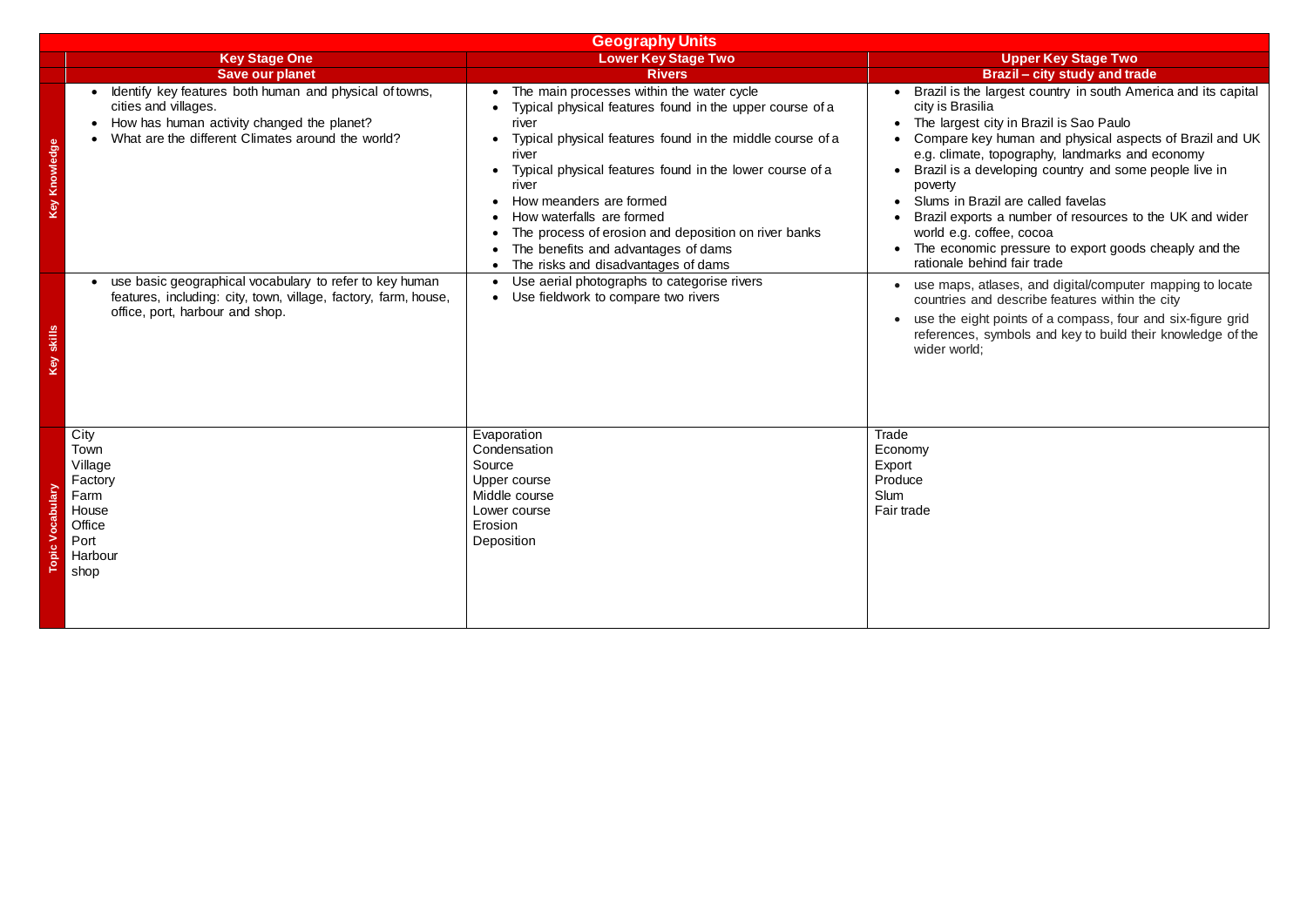|                      |                                                                                                                                                                                                                               | <b>Geography Units</b>                                                                                                                                                                                                                                                                                                                                                                                                                   |                                                                                                                                                           |
|----------------------|-------------------------------------------------------------------------------------------------------------------------------------------------------------------------------------------------------------------------------|------------------------------------------------------------------------------------------------------------------------------------------------------------------------------------------------------------------------------------------------------------------------------------------------------------------------------------------------------------------------------------------------------------------------------------------|-----------------------------------------------------------------------------------------------------------------------------------------------------------|
|                      | <b>Key Stage One</b><br>Let's explore our<br>country                                                                                                                                                                          | <b>Lower Key Stage Two</b><br><b>UK city study - London</b>                                                                                                                                                                                                                                                                                                                                                                              | Wher                                                                                                                                                      |
| <b>Key Knowledge</b> | Name, locate and identify characteristics of the four<br>$\bullet$<br>countries and capital cities of the United Kingdom and its<br>surrounding seas                                                                          | Key landmarks of the city<br>$\bullet$<br>Population and locations of major cities of the UK and how<br>they compare with London<br>Transport links that connect London with the rest of the UK<br>and Europe e.g. channel tunnel, major airports, high speed<br>rail links<br>Transport links within London (bus, rail, tube) and how this<br>compares to Stafford<br>The importance of the Thames in the growth of London<br>$\bullet$ | There are re<br>Why are ther<br>today than 5<br>How renewa<br>solar power<br>The environn<br>as oil and co<br>The environn<br>What actions<br>consumption |
| Key skills           | Use simple compass directions and locational and<br>$\bullet$<br>directional to describe the location of features and routes on<br>a map<br>Devise a simple map; and use and construct basic<br>$\bullet$<br>symbols in a key | Use symbols and keys (including the use of<br>Ordnance Survey maps), to build their knowledge of<br>the United Kingdom and London                                                                                                                                                                                                                                                                                                        | Use fieldwor<br>attitudes tow<br>methods, inc                                                                                                             |
| <b>Topic Vocal</b>   | <b>North</b><br>South<br>East<br>West<br>Key<br>symbol                                                                                                                                                                        | Tourism<br>Transport<br>land use<br>retail<br>leisure<br>housing<br>business                                                                                                                                                                                                                                                                                                                                                             | Renewable/ non-rer<br>Sustainable / non-s<br>Solar power<br>Tidal power<br>Nuclear power<br>Conserve<br><b>Turbines</b><br>Carbon-footprint               |

## **Key Stage Two Pre does our energy come from?**

- enewable and non-renewable forms of energy  $\mathsf{F}$  re fewer coal-fired power stations in the UK 50 years ago?
- able energy is produced from wind turbines, and tidal turbines
- mental impact of non-renewable energy such oal
- mental impact of disasters such as oil spills is we can take to reduce our energy

rk to observe, measure, record and present wards renewable energies using a range of cluding graphs to present their findings

enewable sustainable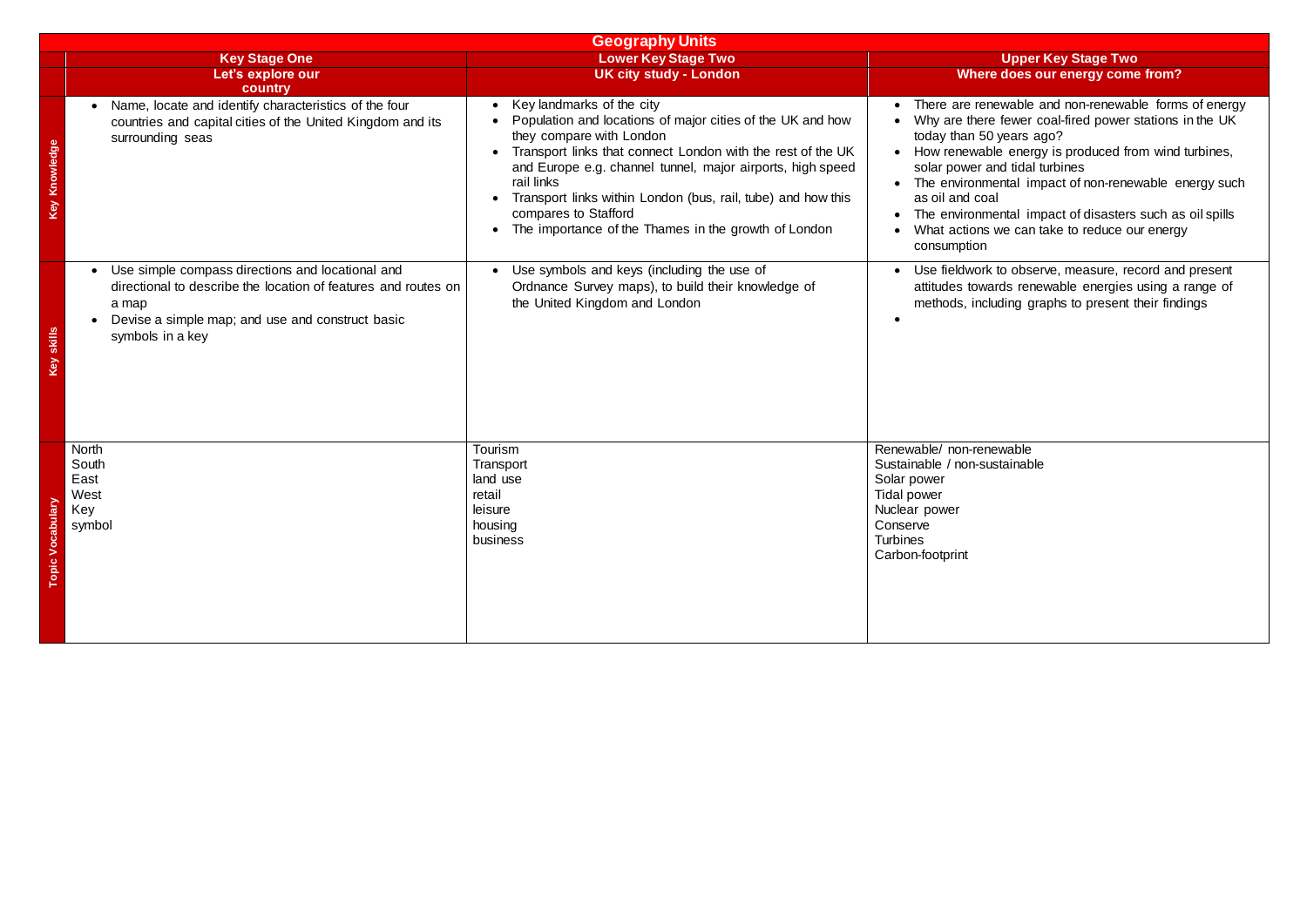**Erosion** happens when rocks and sediments are picked ed to another place by ice, water, wind or

tures can include: beaches, bays, cliffs, stacks

ring and erosion have formed physical features ring and erosion may impact upon physical he future

communities are affected by coastal erosion to collect, analyse and communicate a range of data. Children can explain how the Earth's coastal features at ales are shaped, interconnected and change

|            |                                                                                                                                                                                                                                                                                | <b>Geography Units</b>                                                                                                                                                                                                                                                                                                                                                                                                                                |                                                                                                                                                                                                                |
|------------|--------------------------------------------------------------------------------------------------------------------------------------------------------------------------------------------------------------------------------------------------------------------------------|-------------------------------------------------------------------------------------------------------------------------------------------------------------------------------------------------------------------------------------------------------------------------------------------------------------------------------------------------------------------------------------------------------------------------------------------------------|----------------------------------------------------------------------------------------------------------------------------------------------------------------------------------------------------------------|
|            | <b>Key Stage One</b>                                                                                                                                                                                                                                                           | <b>Lower Key Stage Two</b>                                                                                                                                                                                                                                                                                                                                                                                                                            |                                                                                                                                                                                                                |
|            | <b>London vs Stafford</b>                                                                                                                                                                                                                                                      | <b>Wild Weather</b>                                                                                                                                                                                                                                                                                                                                                                                                                                   |                                                                                                                                                                                                                |
| Knowledge  | name, locate and identify characteristics of the four<br>countries and capital cities of the United Kingdom<br>identify key landmarks in London<br>suggest differences between London and Stafford                                                                             | The difference between weather and climate<br>That Tornadoes form when warm, humid air collides with<br>cold, dry air.<br>The impact of tornadoes on people including jobs, housing<br>$\bullet$<br>and economy<br>That flooding occurs when rivers burst their banks after<br>prolonged or intense rainfall<br>That many extreme weather events are associated with<br>global warming<br>That global warming is a long-term change in global climate | Weathering<br>away or brok<br>Weathering<br>biological we<br><b>Erosion</b> hap<br>up and move<br>gravity<br><b>Coastal featu</b><br>and stumps<br>How weather<br>How weather<br>features in th<br>How coastal |
| Key skills | use simple compass directions and locational and<br>$\bullet$<br>directional to describe the location of features and routes on<br>a map.<br>use simple fieldwork and observational skills to study the<br>geography of the area, including key human and physical<br>features | interpret a range of sources of geographical information<br>including maps, diagrams, globes and aerial photographs to<br>understand physical processes.                                                                                                                                                                                                                                                                                              | to collect, an<br>Children can<br>different scal<br>over time.                                                                                                                                                 |
|            | aerial view<br>key<br>map symbols<br>direction<br>position<br>route<br>journey<br>human<br>physical                                                                                                                                                                            | Tsunami<br>Weather front<br>Air pressure<br>Tornado<br>Climate change<br>Global warming                                                                                                                                                                                                                                                                                                                                                               | Erosion<br>Weathering<br><b>Cliffs</b><br>Boulder-clay<br>Landslide<br>Headland<br>Dune<br><b>Stack</b><br>Stump<br>deposition                                                                                 |

**Key Stage Two London Coastal environments** 

is the process where rock is dissolved, worn ken down into smaller and smaller pieces can be a process of physical, chemical or eathering